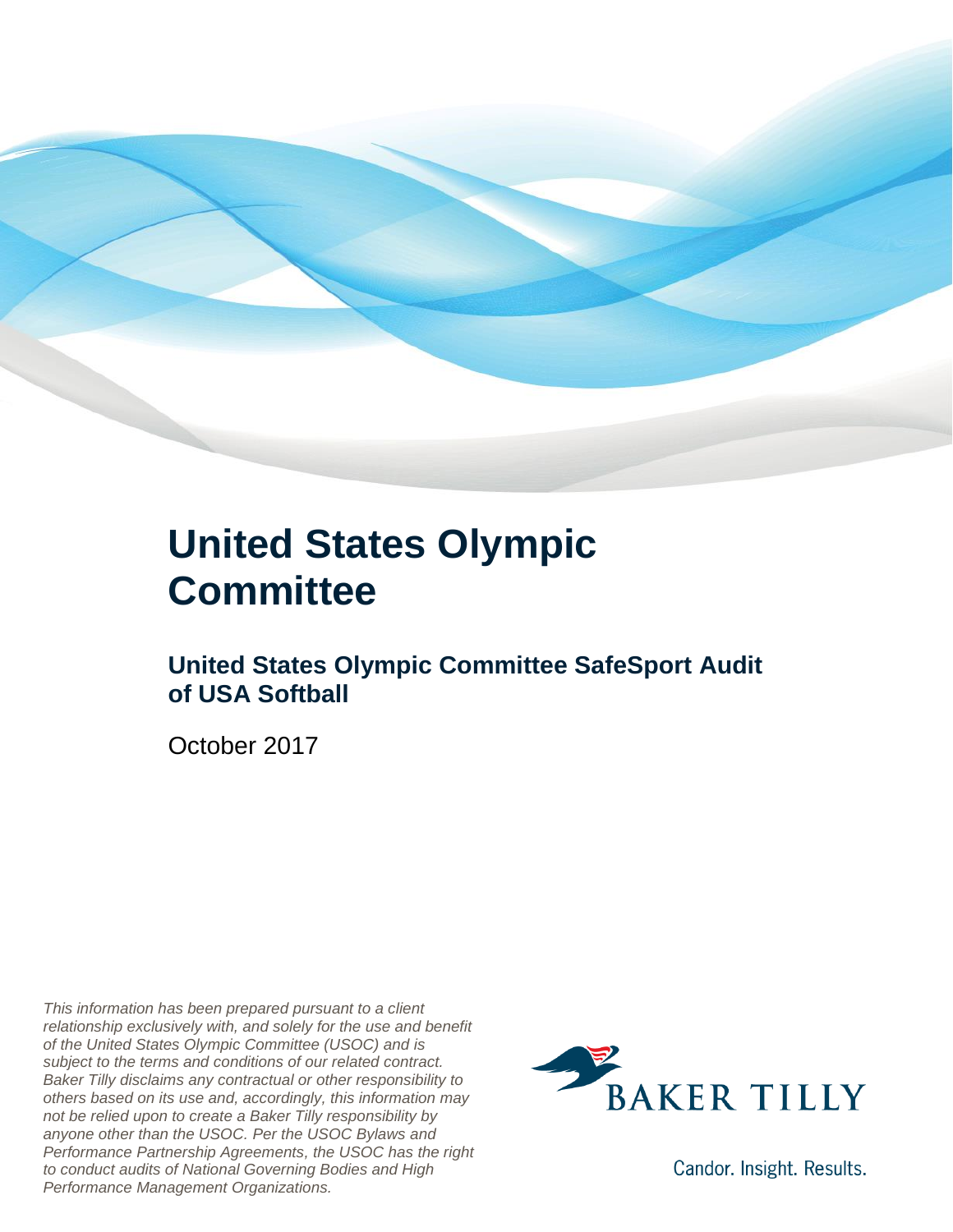

| UNITED STATES OLYMPIC COMMITTEE SAFESPORT AUDIT OF USA |  |
|--------------------------------------------------------|--|
|                                                        |  |
|                                                        |  |
|                                                        |  |
|                                                        |  |
|                                                        |  |
|                                                        |  |
|                                                        |  |
|                                                        |  |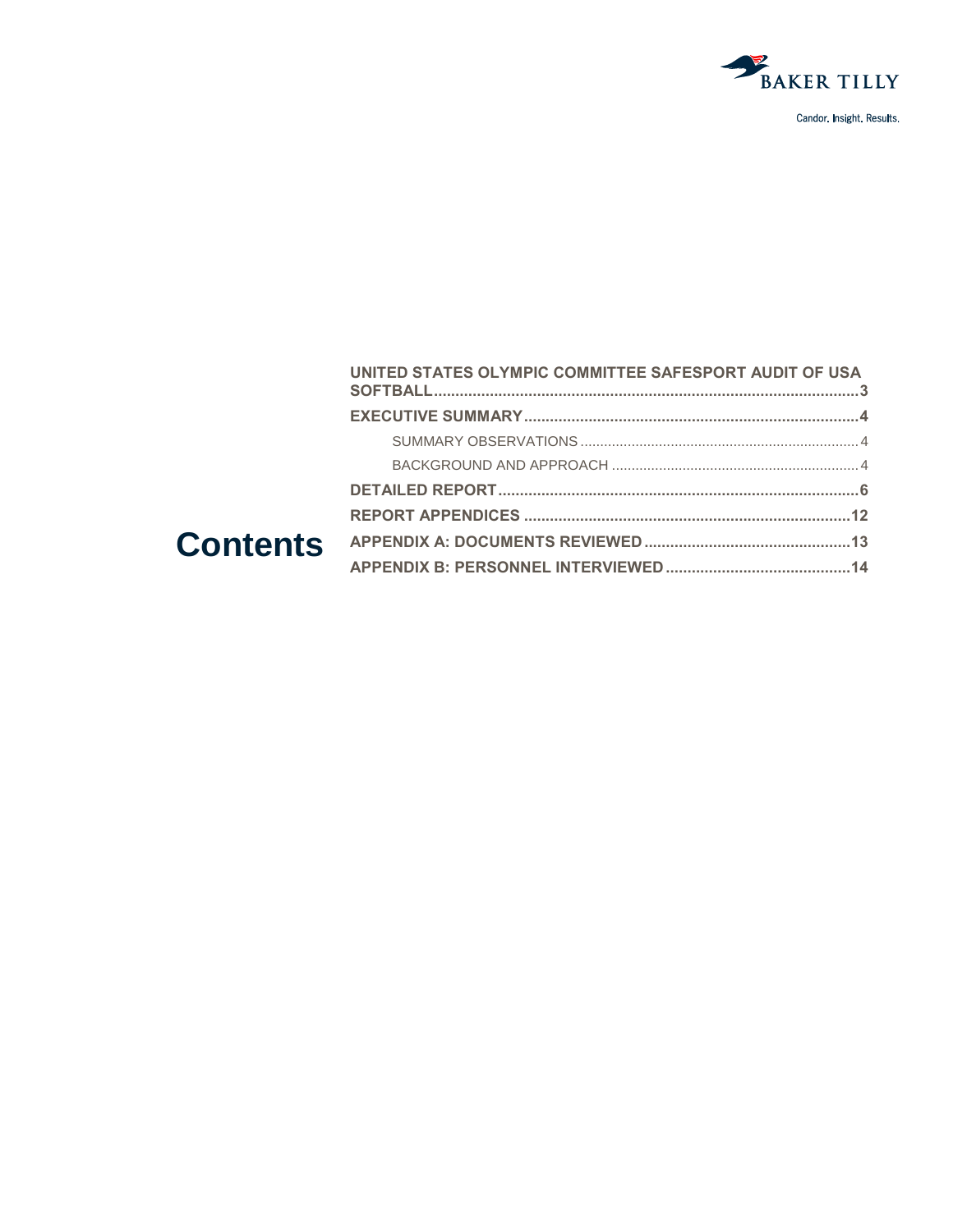

 $\overline{a}$ 

United States Olympic Committee USOC SafeSport Audit of USA Softball

## <span id="page-2-0"></span>**United States Olympic Committee SafeSport Audit of USA Softball<sup>1</sup>**

<sup>1</sup> To consider the report in its entirety, please refer also to the detailed management response that will appear here [\[Governance Documents\]](https://www.teamusa.org/Footer/Legal/Governance-Documents) within 90 days of the date of this report.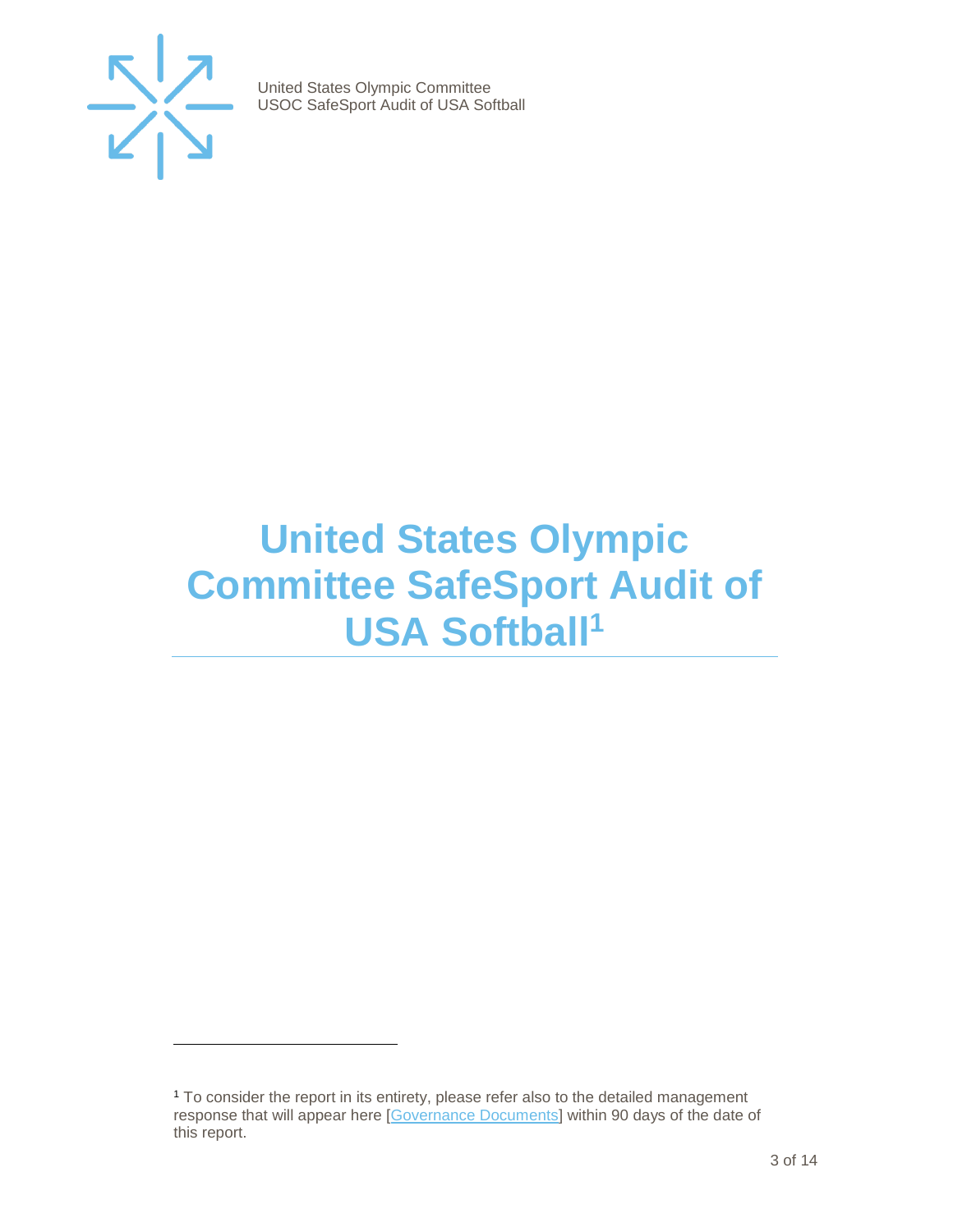

## **Executive Summary**

### <span id="page-3-1"></span><span id="page-3-0"></span>**Summary Observations**

It shall be the policy of the United States Olympic Committee (USOC) that each National Governing Body (NGBs) adopt a Minimum Standards Policy for Athlete Safety Programs (Athlete Safety Standards) by December 31, 2013 2 .

We noted the following opportunities to enhance the design of USA Softball's compliance with the Athlete Safety Standards:

- **Athlete Safety Standards - Reporting and Grievance Processes -** USA Softball's SafeSport-related documentation and administrative materials does not include specific reporting and grievance processes for SafeSport-related matters.
- **Athlete Safety Standards - Criminal Background Checks and Education and Training Testing -** All ten individuals selected for testing (100% of the selected individuals) had no record of completing the education and training requirements during the testing period (i.e., May 1, 2016 through April 30, 2017).
- **Athlete Safety Standards - Criminal Background Checks and Education and Training Policy Requirements -** USA Softball's SafeSport-related documentation and administrative material does not specifically require stakeholders (e.g., coaches, staff, officials, volunteers, etc.) to complete education and training requirements as required by the Athlete Safety Standards.
- **Athlete Safety Standards - Application of the SafeSport Policy (Minors) -** USA Softball's Code states that, "All Junior Olympic team personnel assisting in the dugout must visually display proof of an USA Softball background check." USA Softball's application of this code is inconsistent with the requirements listed in the Athlete Safety Standards and may be focused too narrowly on minors (i.e., Junior Olympic team personnel). The Athlete Safety Standards do not limit these activities to include only minors.

### <span id="page-3-2"></span>**Background and Approach**

l

<span id="page-3-3"></span>USOC engaged Baker Tilly Virchow Krause (Baker Tilly), to assist the USOC in the completion of SafeSport audits, to assess compliance with SafeSport policies and procedures at the USOC and all of its NGBs and High Performance Management Organizations (HPMOs).

Baker Tilly performed a review of USA Softball to evaluate compliance with the Athlete Safety Standards. The following activities were performed for this review of USA Softball:

<sup>&</sup>lt;sup>2</sup> Effective June 20, 2017 the USOC replaced the Athlete Safety Standards with the NGB Athlete Safety Policy. Due to the timing of this audit, fieldwork was performed in accordance with the Athlete Safety Standards.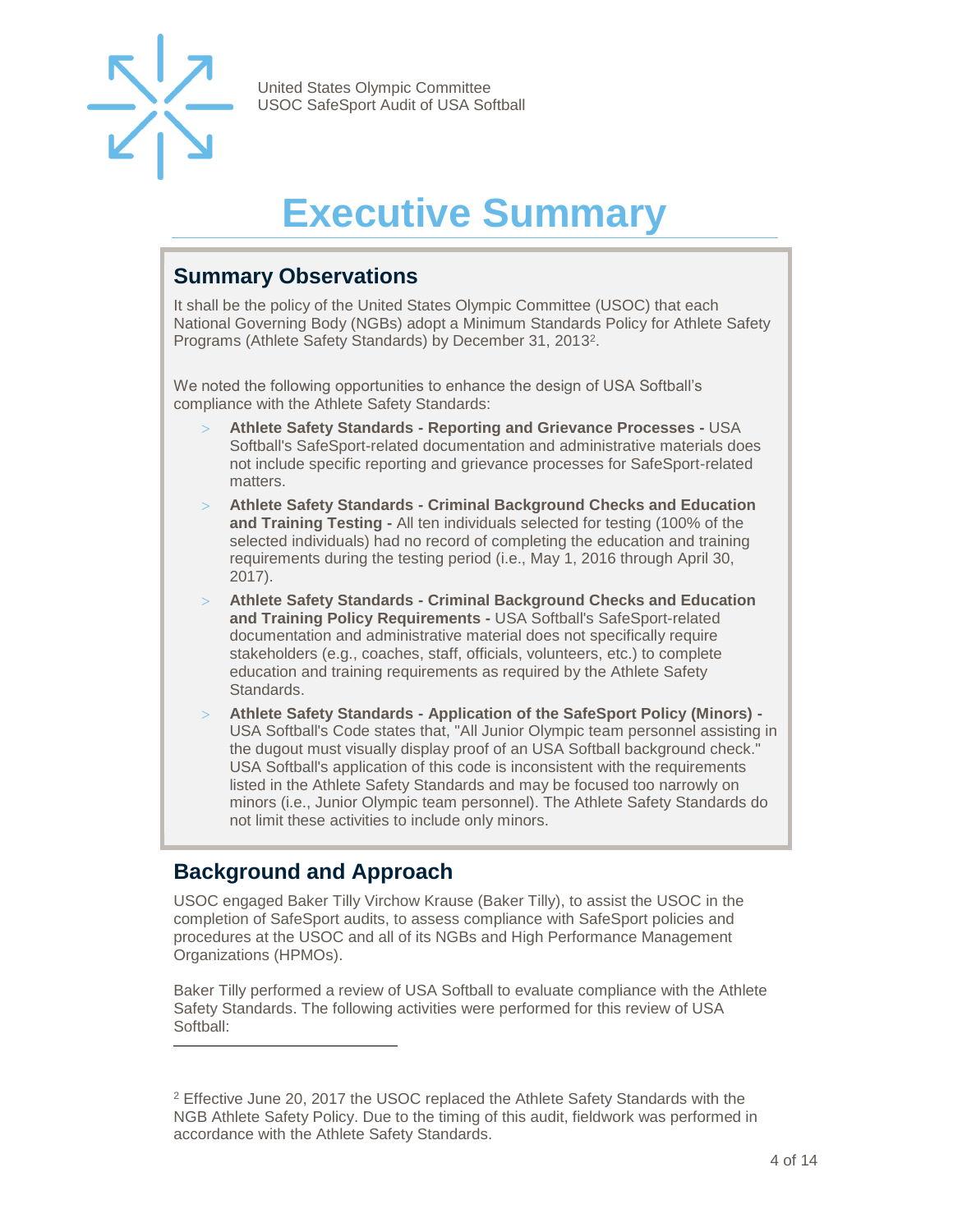

- Developed and executed an audit program that included:
	- Holding a virtual entrance meeting to discuss and document USA Softball's SafeSport program and processes.
	- Selecting a sample of 10 from the required individuals to ensure a background check was performed and education and training was completed. See **Appendix A** for a list of documents reviewed.
	- Reviewing USA Softball's athlete safety policy and determining whether the following was addressed:
		- Required misconduct is prohibited and defined;
		- Reporting procedures are documented; and
		- The grievance process is documented and complies with Athlete Safety Standards.
	- Identifying which individuals are required to undergo a criminal background check and complete education and training.
- Conducted a virtual exit meeting, if requested, following delivery of the draft report, to discuss audit findings and recommendation(s) with USA Softball. See **Appendix B** for a list of individuals interviewed.
- $>$  Identified specific observations and recommendations regarding opportunities to enhance compliance with Athlete Safety Standards. Observations include the following attributes: criteria, condition, cause, effect, and recommendation, as set out in the International Professional Practices Framework (IPPF) Standards and Practice Advisory 2410-1.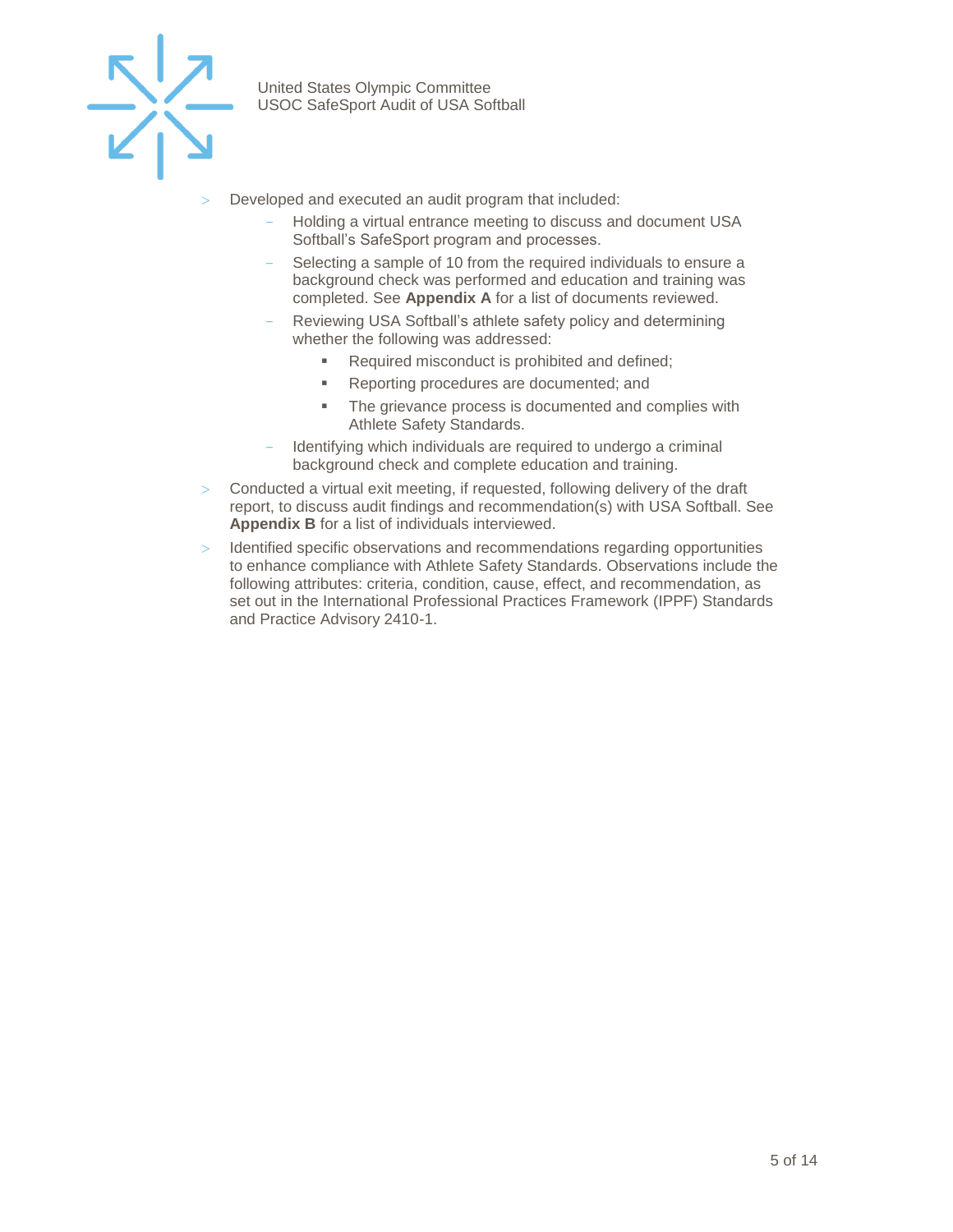

## **Detailed Report**

The tables below represent opportunities to enhance the design and effectiveness of USA Softball's compliance with the Athlete Safety Standards.

| 1. Athlete Safety Standards - Reporting and Grievance Processes |                                                                                                                                                                                                                                                                                                                                                                                                                                                                                                                                                                                                                                                                                                                               |
|-----------------------------------------------------------------|-------------------------------------------------------------------------------------------------------------------------------------------------------------------------------------------------------------------------------------------------------------------------------------------------------------------------------------------------------------------------------------------------------------------------------------------------------------------------------------------------------------------------------------------------------------------------------------------------------------------------------------------------------------------------------------------------------------------------------|
| <b>Criteria</b>                                                 | The Athlete Safety Standards state each NGB shall have a<br>grievance process, which is materially free of bias and conflicts<br>of interest, to address allegations of misconduct following the<br>report or complaint of misconduct which has not been<br>adjudicated under a criminal background check.                                                                                                                                                                                                                                                                                                                                                                                                                    |
| <b>Condition</b>                                                | USA Softball's SafeSport-related documentation and<br>administrative materials does not include specific reporting and<br>grievance processes for SafeSport-related matters.                                                                                                                                                                                                                                                                                                                                                                                                                                                                                                                                                  |
| Cause                                                           | USA Softball may not have reviewed and updated its SafeSport-<br>related documentation and administrative materials to include all<br>of the requirements in the Athlete Safety Standards.                                                                                                                                                                                                                                                                                                                                                                                                                                                                                                                                    |
| <b>Effect</b>                                                   | USA Softball must be in compliance with the Athlete Safety<br>Standards to be a member in good standing. Noncompliance<br>with the Athlete Safety Standards can result in disciplinary<br>action by the USOC including withdrawal of high performance<br>funding.<br>If there is not a comprehensive grievance process documented,<br>athletes or stakeholders (e.g., coaches, officials) may be<br>deterred from reporting a SafeSport-related concern.                                                                                                                                                                                                                                                                      |
| <b>Recommendation</b>                                           | USA Softball must update their SafeSport-related<br>documentation and administrative materials to include a<br>grievance process as documented in the Athlete Safety<br>Standards. Compliance with these requirements must be<br>completed within 90 days of receipt of the final audit report.                                                                                                                                                                                                                                                                                                                                                                                                                               |
| <b>Management</b><br>response                                   | USA Softball agrees to update its governing documents to<br>include and further refine a grievance and disciplinary process<br>for SafeSport-defined grievances. USA Softball will set forth<br>and administer its own grievance and disciplinary process for:<br>(a) all non-covered individuals against whom any type of<br>complaint is alleged; and (b) for all Covered Individuals against<br>whom a complaint other than a complaint for sexual misconduct<br>has been alleged. All complaints alleging sexual misconduct<br>against Covered Individuals will be referred to the Center for<br>SafeSport for administration. USA Softball agrees to do this<br>within 90 days of its receipt of the final audit report. |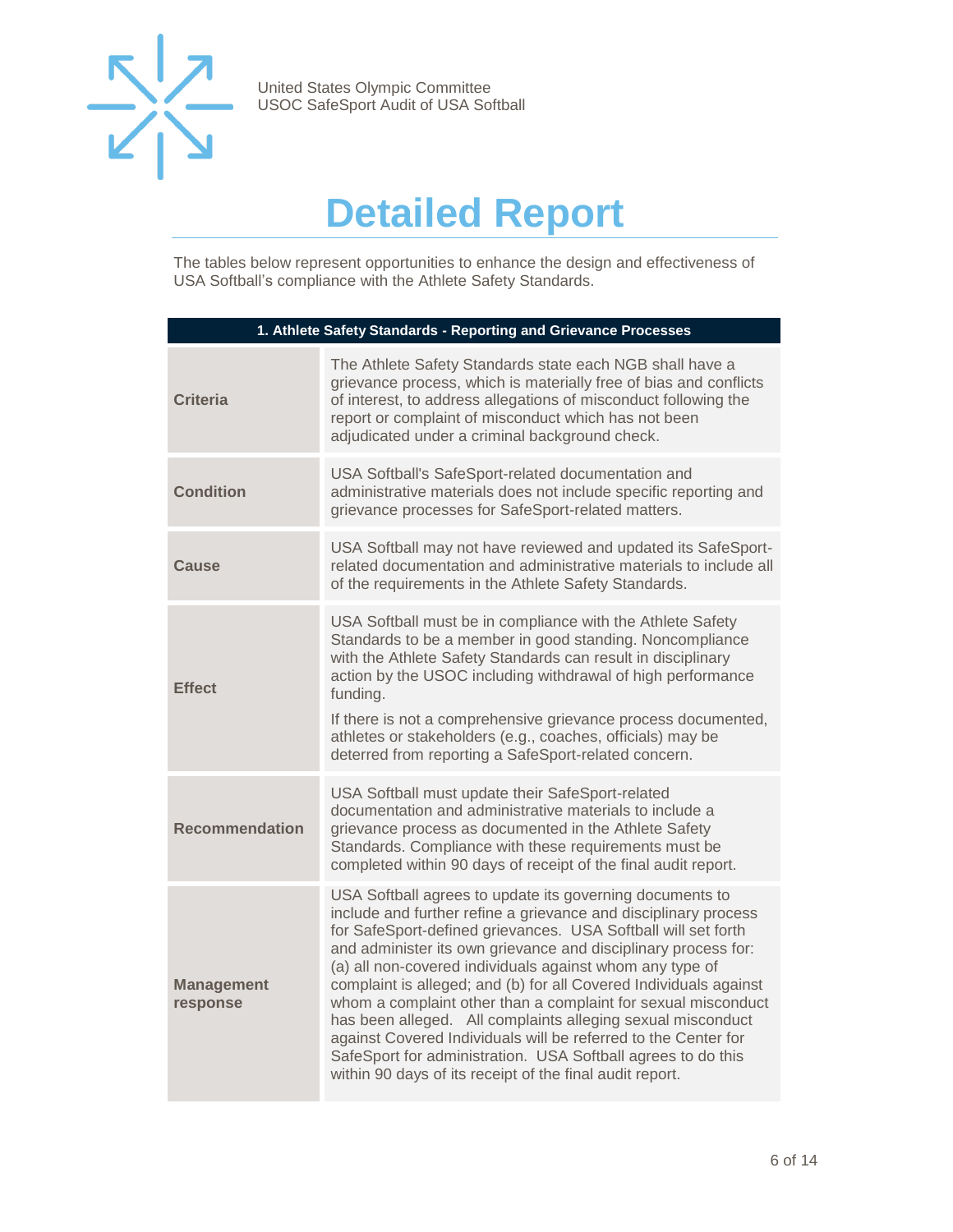

| 2. Athlete Safety Standards - Criminal Background Checks and Education and Training<br><b>Testing</b> |                                                                                                                                                                                                                                                                                                                                                                                                                                                                                                                                                                                                                                                                                                                                                                                                                                                                                                                                   |
|-------------------------------------------------------------------------------------------------------|-----------------------------------------------------------------------------------------------------------------------------------------------------------------------------------------------------------------------------------------------------------------------------------------------------------------------------------------------------------------------------------------------------------------------------------------------------------------------------------------------------------------------------------------------------------------------------------------------------------------------------------------------------------------------------------------------------------------------------------------------------------------------------------------------------------------------------------------------------------------------------------------------------------------------------------|
| <b>Criteria</b>                                                                                       | The Athlete Safety Standards state each NGB/HPMO shall<br>require criminal background checks and education and training<br>for those individuals it formally authorizes, approves, or appoints<br>(a) to a position of authority over, or (b) to have frequent contact<br>with athletes.                                                                                                                                                                                                                                                                                                                                                                                                                                                                                                                                                                                                                                          |
| <b>Condition</b>                                                                                      | All ten individuals selected for testing (100% of the selected<br>individuals) had no record of completing the education and<br>training requirements during the testing period (i.e., May 1, 2016<br>through April 30, 2017).                                                                                                                                                                                                                                                                                                                                                                                                                                                                                                                                                                                                                                                                                                    |
| Cause                                                                                                 | USA Softball may not be consistently tracking and monitoring<br>compliance with the criminal background checks and education<br>and training requirements of the Athlete Safety Standards.                                                                                                                                                                                                                                                                                                                                                                                                                                                                                                                                                                                                                                                                                                                                        |
| <b>Effect</b>                                                                                         | Individuals USA Softball formally authorizes, approves or<br>appoints (a) to a position of authority over, or (b) to have<br>frequent contact with athletes may not be in compliance with the<br>SafeSport program because they have not completed criminal<br>background checks and/or education and training prior to having<br>contact with athletes. USA Softball's must be in compliance with<br>the Athlete Safety Standards to be a member in good standing.<br>Noncompliance with the Athlete Safety Standards can result in<br>disciplinary action by the USOC including withdrawal of high<br>performance funding. Also, athletes may have contact with<br>individuals who are unaware of SafeSport misconduct and the<br>potential impact to athletes' well-being and/or have contact with<br>individuals who have a criminal history, which could put athletes<br>at SafeSport-related misconduct risk.               |
| <b>Recommendation</b>                                                                                 | USA Softball must require that individuals it formally authorizes,<br>approves, or appoints (a) to a position of authority over, or (b) to<br>have frequent contact with athletes complete criminal<br>background checks and education and training requirements in<br>a timely manner and before they have contact with athletes to<br>provide assurance that they are educated on the requirements<br>of the Athlete Safety Standards. The USA Softball must<br>consistently track and verify criminal background checks and<br>education and training requirements are met for all Required<br>Individuals. Compliance with these requirements must be<br>completed within 90 days of receipt of the final audit report.<br>USA Softball should review the testing results and require all<br>necessary individuals to complete the necessary requirements<br>(i.e., criminal background check and/or education and training). |
| <b>Management</b><br>response                                                                         | USA Softball agrees to require that all individuals that the NGB<br>formally authorizes, approves, or appoints (a) to a position of<br>authority over, or (b) to have frequent contact with athletes, shall                                                                                                                                                                                                                                                                                                                                                                                                                                                                                                                                                                                                                                                                                                                       |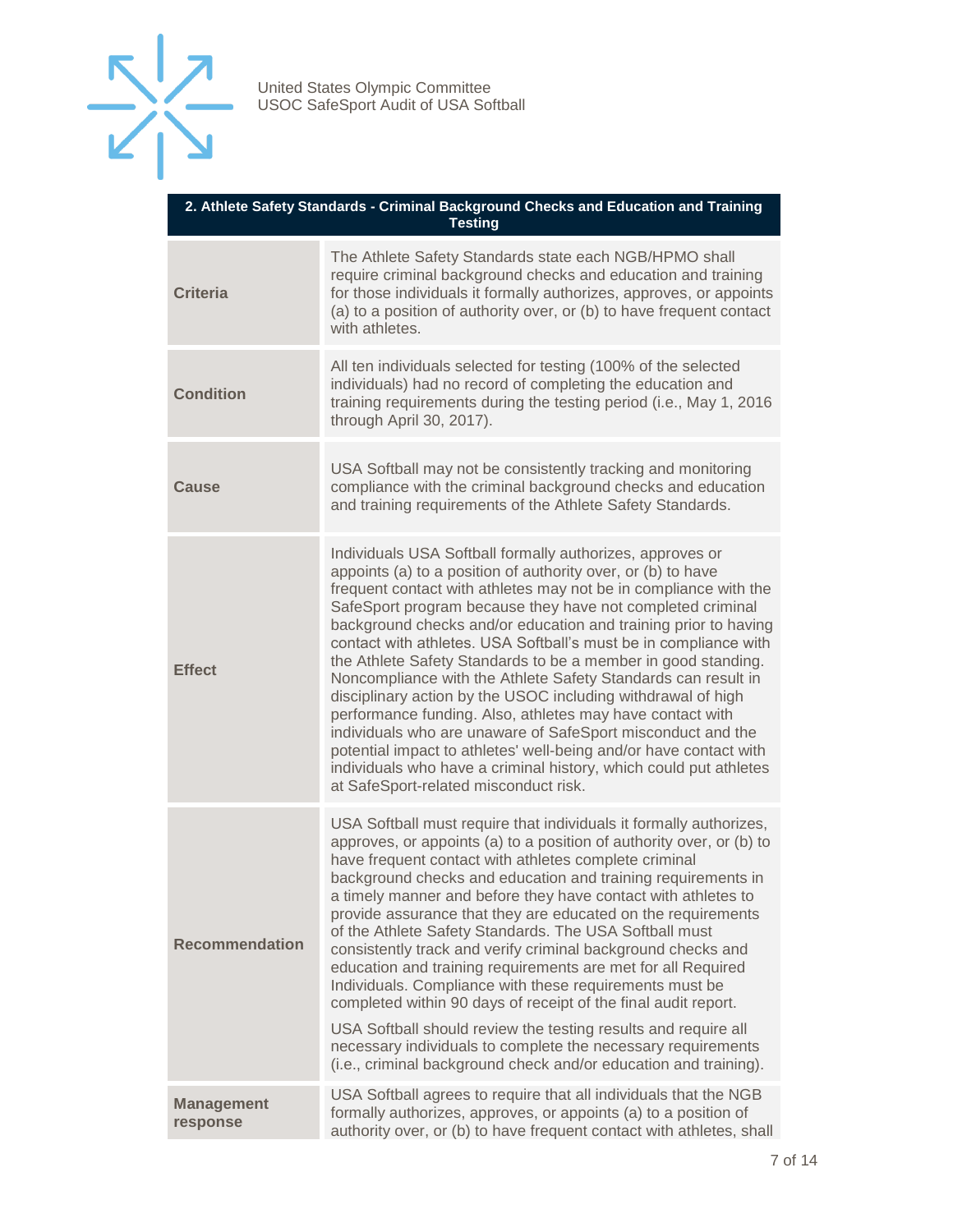

#### **2. Athlete Safety Standards - Criminal Background Checks and Education and Training Testing**

be required to (i) complete a criminal background check; and (ii) complete SafeSport educational training. In evaluating the Report and its requirements, USA Softball has determined that USA Softball's "Covered Individuals" for purposes of SafeSport compliance are as follows:

#### Covered Individuals

- 1. National Office Staff
- 2. National Teams, including:
	- a. Staff
	- b. Coaches
	- c. Players
	- d. Athletic Trainers
	- e. Medical Personnel
	- f. Umpires appointed by the NGB to national championship events or international events
- 3. Local Association Softball Officials, including:
	- a. Board of Directors
	- b. Commissioners appointed by the NGB
	- c. JO Commissioners appointed by the NGB Commissioners
	- d. Player Representatives appointed by the NGB **Commissioners**
	- e. Umpires-In-Chief appointed by the NGB Commissioners
	- f. National Championship Tournament Directors appointed by the NGB or NGB Commissioners

4. A.C.E. Program Coaches of the NGB's Local Association Members

USA Softball agrees to do this within 90 days of its receipt of the final audit report.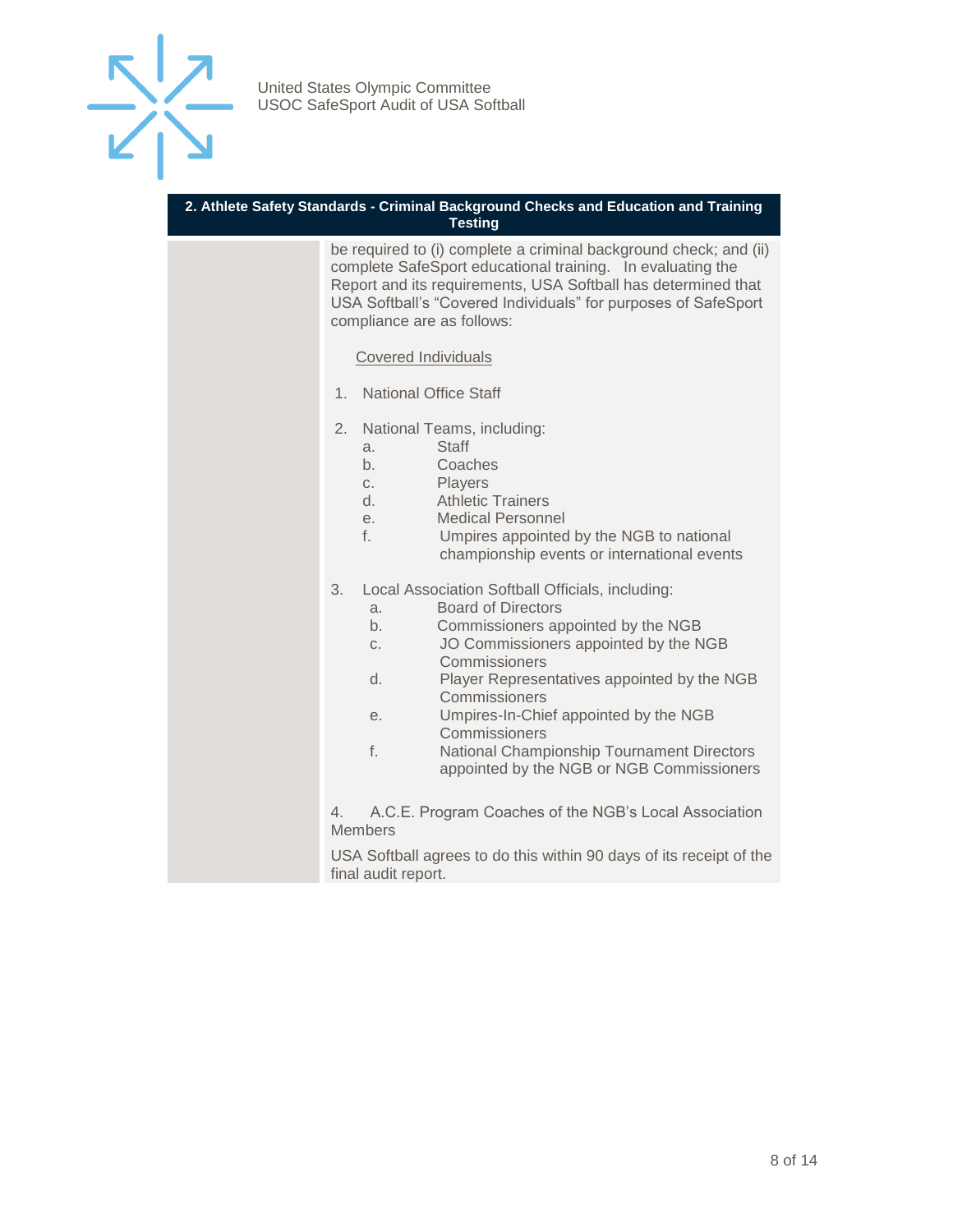

| 3. Athlete Safety Standards - Criminal Background Checks and Education and Training<br><b>Policy Requirements</b> |                                                                                                                                                                                                                                                                                                                                                                                                                                                                                                                                                                                                                                                                                                                                                                                                                                                                                                                    |
|-------------------------------------------------------------------------------------------------------------------|--------------------------------------------------------------------------------------------------------------------------------------------------------------------------------------------------------------------------------------------------------------------------------------------------------------------------------------------------------------------------------------------------------------------------------------------------------------------------------------------------------------------------------------------------------------------------------------------------------------------------------------------------------------------------------------------------------------------------------------------------------------------------------------------------------------------------------------------------------------------------------------------------------------------|
| <b>Criteria</b>                                                                                                   | The Athlete Safety Standards state each NGB/HPMO shall<br>require criminal background checks and education and training<br>for those individuals it formally authorizes, approves, or appoints<br>(a) to a position of authority over, or (b) to have frequent contact<br>with athletes.                                                                                                                                                                                                                                                                                                                                                                                                                                                                                                                                                                                                                           |
| <b>Condition</b>                                                                                                  | USA Softball's SafeSport-related documentation and<br>administrative material does not specifically require<br>stakeholders (e.g., coaches, staff, officials, volunteers, etc.) to<br>complete education and training requirements as required by<br>the Athlete Safety Standards.                                                                                                                                                                                                                                                                                                                                                                                                                                                                                                                                                                                                                                 |
| <b>Cause</b>                                                                                                      | USA Softball may not have updated its SafeSport-related<br>documentation and administrative materials to align with<br>requirements in the Athlete Safety Standards.<br>Per discussion with USA Softball personnel, USA Softball is<br>currently awaiting system integration for education and training.<br>Additionally, "after system integration, SafeSport training will be<br>available, but not required."                                                                                                                                                                                                                                                                                                                                                                                                                                                                                                   |
| <b>Effect</b>                                                                                                     | USA Softball may not be in compliance with the Athlete Safety<br>Standards. USA Softball's must be in compliance with the<br>Athlete Safety Standards to be a member in good standing.<br>Noncompliance with the Athlete Safety Standards can result in<br>disciplinary action by the USOC including withdrawal of high<br>performance funding.<br>Additionally, stakeholders (e.g., coaches, staff, officials,<br>volunteers, etc.) may not know that criminal background checks<br>and education and training requirements apply to them or be<br>informed of SafeSport initiatives and the related misconduct<br>areas. Also, athletes may have contact with individuals who are<br>unaware of SafeSport misconduct and the potential impact to<br>athletes' well-being and/or have contact with individuals who<br>have a criminal history, which could put athletes at SafeSport-<br>related misconduct risk. |
| <b>Recommendation</b>                                                                                             | USA Softball's SafeSport policy must require that individuals it<br>formally authorizes, approves, or appoints (a) to a position of<br>authority over, or (b) to have frequent contact with athletes<br>complete criminal background checks and education and<br>training requirements in a timely manner and before they have<br>contact with athletes to provide assurance that they are<br>educated on the requirements of the Athlete Safety Standards.<br>Compliance with these requirements must be completed within<br>90 days of receipt of the final audit report.                                                                                                                                                                                                                                                                                                                                        |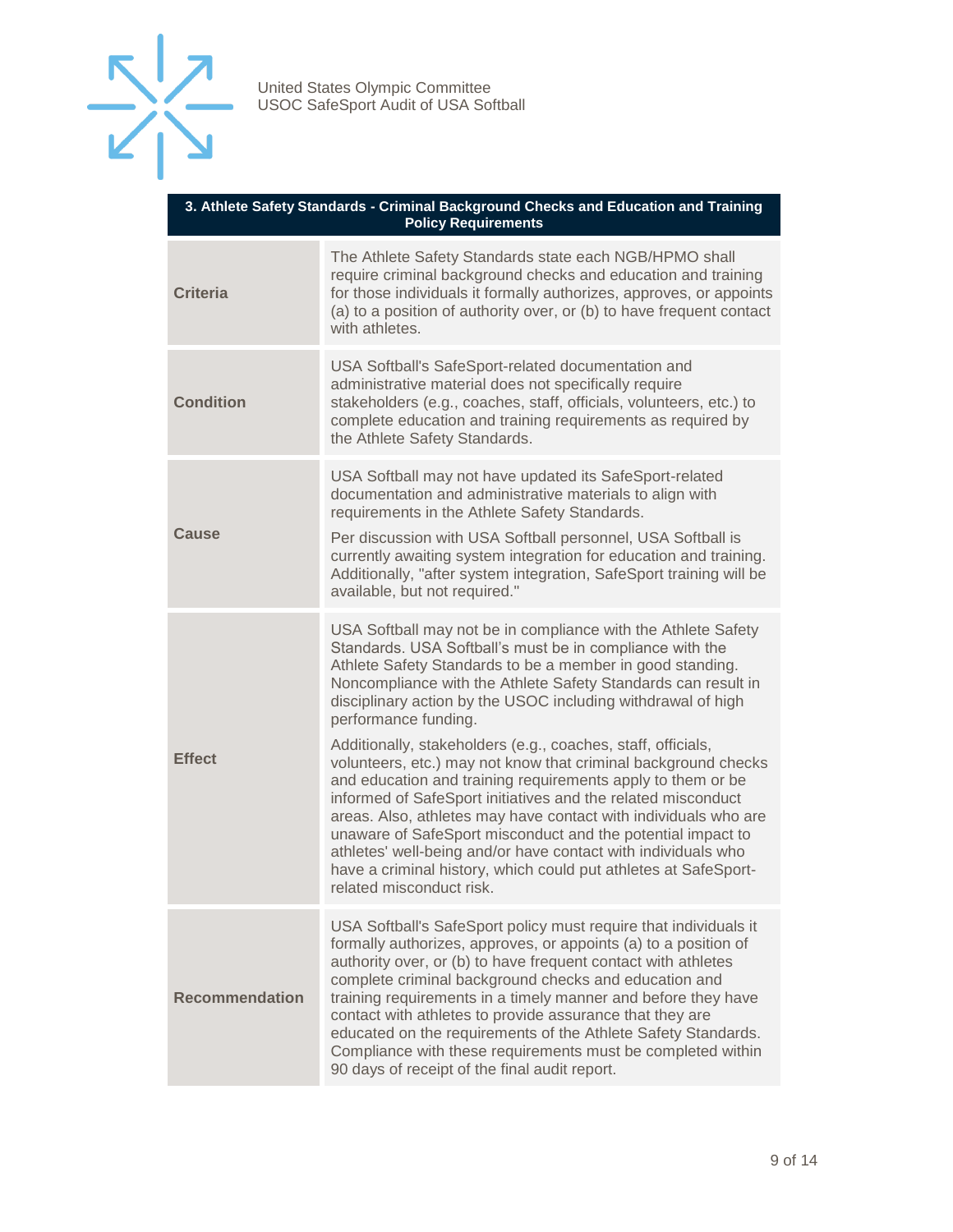

#### **3. Athlete Safety Standards - Criminal Background Checks and Education and Training Policy Requirements**

| <b>Management</b><br><b>response</b> | USA Softball will adopt and implement policies consistent with<br>SafeSport requirements as to education training and<br>background checks for USA Softball's covered individuals. USA<br>Softball agrees to do this within 90 days of its receipt of the final |
|--------------------------------------|-----------------------------------------------------------------------------------------------------------------------------------------------------------------------------------------------------------------------------------------------------------------|
|                                      | audit report.                                                                                                                                                                                                                                                   |

| 4. Athlete Safety Standards - Application of the SafeSport Policy (Minors) |                                                                                                                                                                                                                                                                                                                                                                                                                                                                                                                                                                 |
|----------------------------------------------------------------------------|-----------------------------------------------------------------------------------------------------------------------------------------------------------------------------------------------------------------------------------------------------------------------------------------------------------------------------------------------------------------------------------------------------------------------------------------------------------------------------------------------------------------------------------------------------------------|
| <b>Criteria</b>                                                            | The Athlete Safety Standards state each NGB/HPMO shall<br>require criminal background checks and education and training<br>for those individuals it formally authorizes, approves, or appoints<br>(a) to a position of authority over, or (b) to have frequent contact<br>with athletes.                                                                                                                                                                                                                                                                        |
| <b>Condition</b>                                                           | USA Softball's Code states that, "All Junior Olympic team<br>personnel assisting in the dugout must visually display proof of<br>an USA Softball background check." USA Softball's application<br>of this code is inconsistent with the requirements listed in the<br>Athlete Safety Standards and may be focused too narrowly on<br>minors (i.e., Junior Olympic team personnel). The Athlete Safety<br>Standards do not limit these activities to include only minors.                                                                                        |
| Cause                                                                      | NGB/HPMO may not have updated its SafeSport-related<br>documentation and administrative materials to align with<br>requirements in the Athlete Safety Standards.                                                                                                                                                                                                                                                                                                                                                                                                |
| <b>Effect</b>                                                              | USA Softball may not be in compliance with the Athlete Safety<br>Standards. USA Softball's must be in compliance with the<br>Athlete Safety Standards to be a member in good standing.<br>Noncompliance with the Athlete Safety Standards can result in<br>disciplinary action by the USOC including withdrawal of high<br>performance funding.                                                                                                                                                                                                                 |
|                                                                            | Additionally, stakeholders (e.g., coaches, staff, officials,<br>volunteers, etc.) may not know that criminal background checks<br>and education and training requirements apply to them or be<br>informed of SafeSport initiatives and the related misconduct<br>areas. Also, athletes may have contact with individuals who are<br>unaware of SafeSport misconduct and the potential impact to<br>athletes' well-being and/or have contact with individuals who<br>have a criminal history, which could put athletes at SafeSport-<br>related misconduct risk. |
| <b>Recommendation</b>                                                      | USA Softball's SafeSport policy must require that individuals it<br>formally authorizes, approves, or appoints (a) to a position of<br>authority over, or (b) to have frequent contact with athletes<br>complete criminal background checks and education and<br>training requirements in a timely manner and before they have                                                                                                                                                                                                                                  |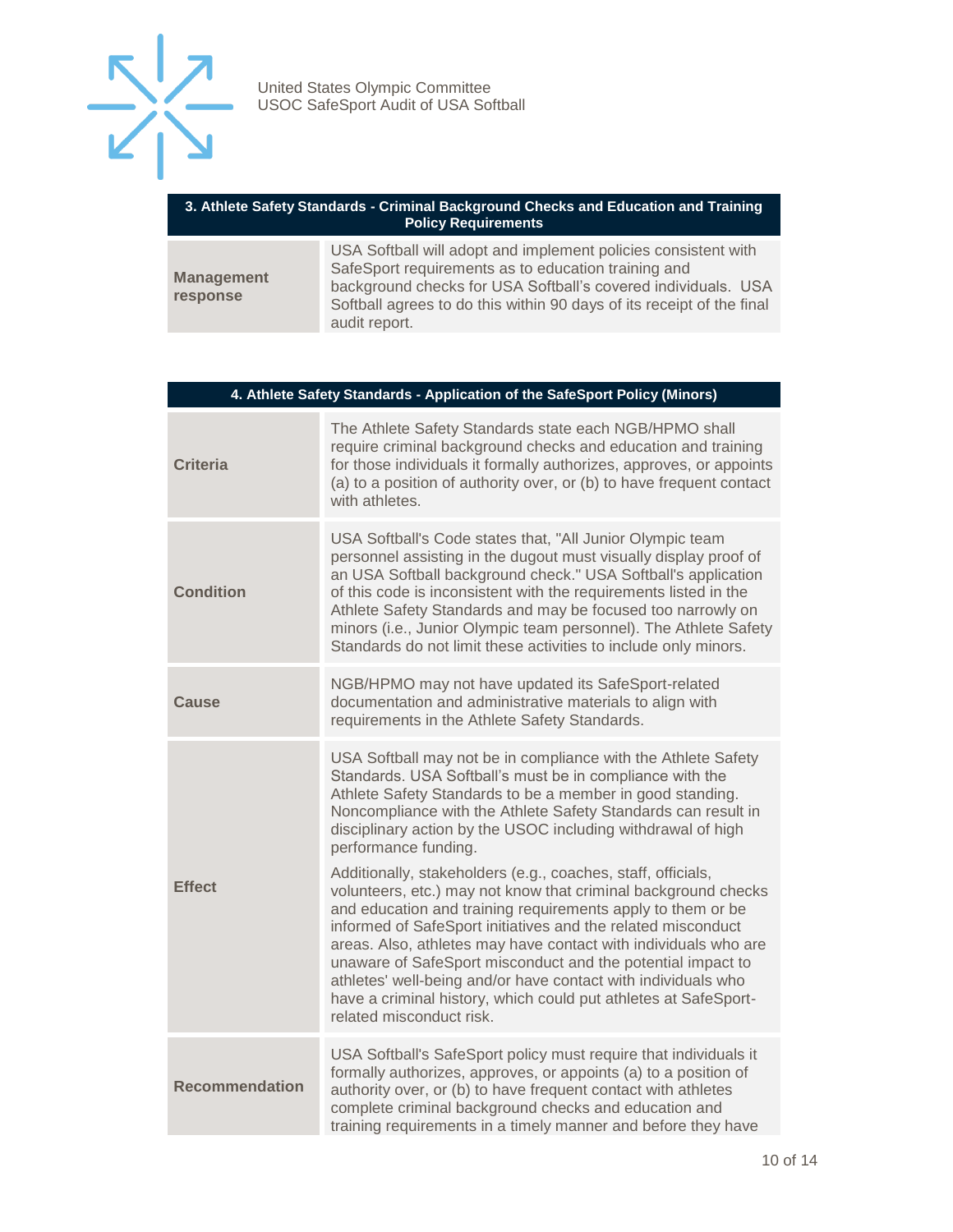

| 4. Athlete Safety Standards - Application of the SafeSport Policy (Minors) |                                                                                                                                                                                                                                                                                                                                                                                                                                             |  |
|----------------------------------------------------------------------------|---------------------------------------------------------------------------------------------------------------------------------------------------------------------------------------------------------------------------------------------------------------------------------------------------------------------------------------------------------------------------------------------------------------------------------------------|--|
|                                                                            | contact with athletes to provide assurance that they are<br>educated on the requirements of the Athlete Safety Standards.<br>Compliance with these requirements must be completed within<br>90 days of receipt of the final audit report.                                                                                                                                                                                                   |  |
| <b>Management</b><br>response                                              | For those individuals the NGB formally authorizes, approves, or<br>appoints to a position of authority over athletes or to have<br>frequent contact with athletes, USA Softball will apply its policies<br>to all such persons consistent with SafeSport's requirements<br>and regardless of whether the athletes involved are minors or<br>not. USA Softball agrees to do this within 90 days of its receipt<br>of the final audit report. |  |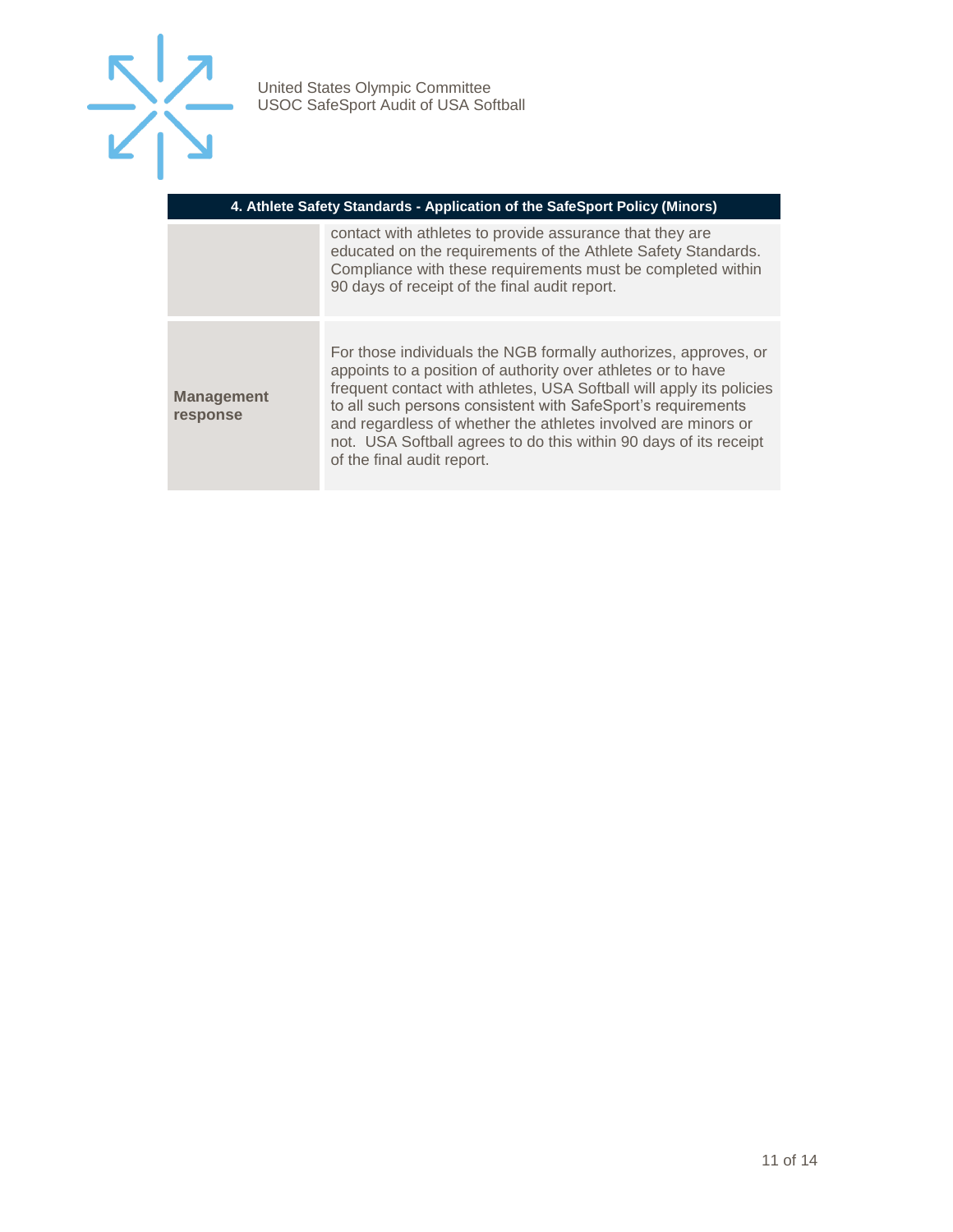

# <span id="page-11-0"></span>**Report Appendices**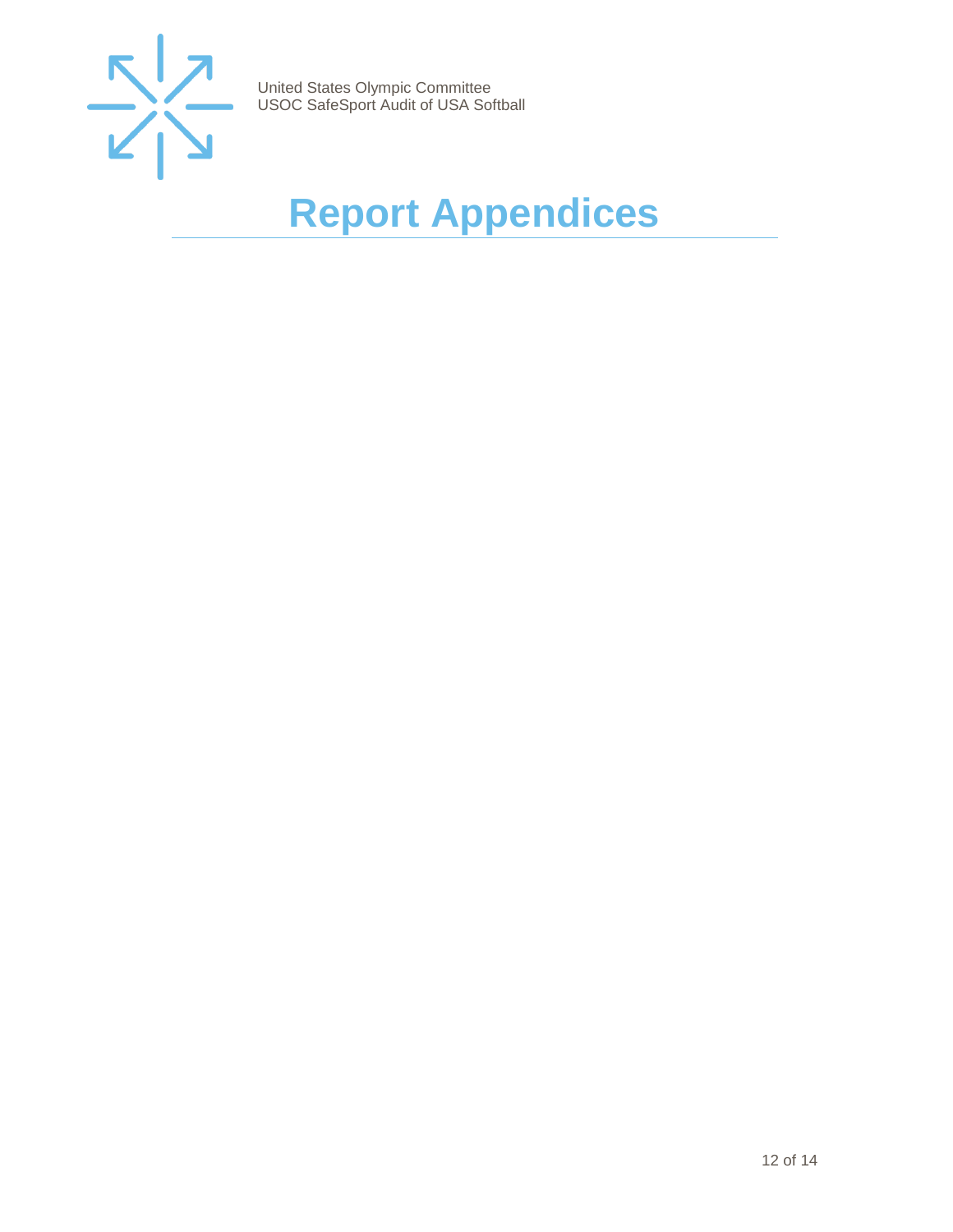

### <span id="page-12-0"></span>**Appendix A: Documents Reviewed**

We reviewed the following documents:

- > Athlete Safety Standards Program Questionnaire
- > Population listing of "required individuals"(i.e., covered individuals required to undergo background check and training)
- > Softball Code of Conduct
- > Softball Procedural Manual